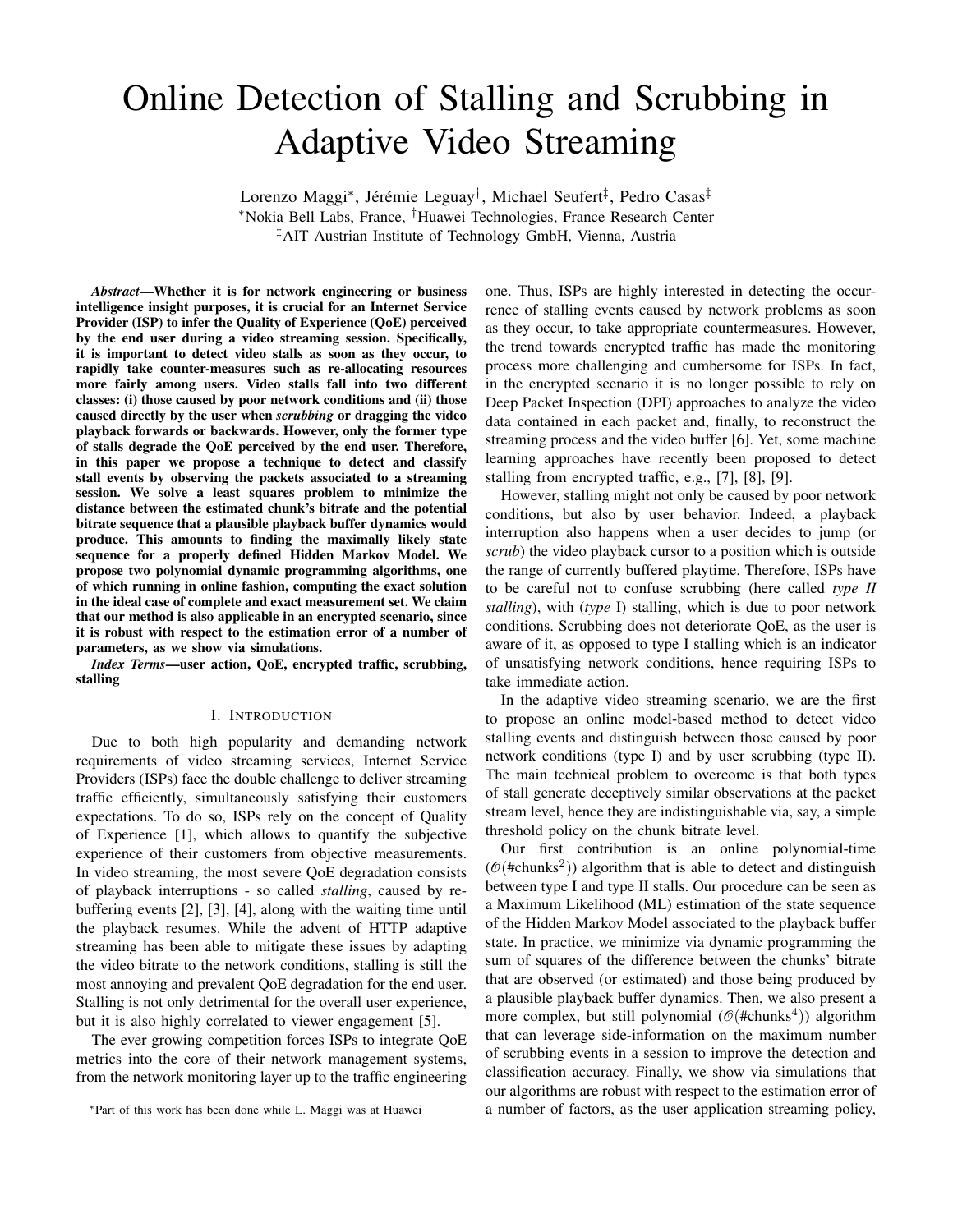the chunk download instants, and the chunk bitrate estimation. This suggests that our approach is also viable in the encrypted streaming scenario.

The remainder of the paper is structured as follows. Section II outlines related works, and Section III presents the scenario. Section IV describes the problem, which is solved in Sections V-VI with the help of dynamic programming. Section VII presents numerical evaluations, and Section VIII concludes the paper. Please refer to Table I for the list of notation symbols.

## II. RELATED WORKS

Several papers focused on the estimation of video streaming stalling, as this is a key impacting factor for the QoE perceived by the end user, as described in [10]. Authors in [11], [6] proposed a system to extract downloaded playtime based on DPI of network packets. Thanks to it, the buffered playtime at the client's side can be reconstructed, thus allowing for stalling event detection. Similar approaches were adopted by [12], [13]. The work [14] relies on the ratio of playback time and download time to estimate stalling, but requires the total size of the video, which might not always be available. Recently, the P.1203 model [15] has been standardized to predict the MOS (Mean Opinion Score) of HAS from stream inspection, thereby, also considering stalling. [16] focuses on the reconstruction of buffered playtime at the video player side, as previously done in [11]. It consists in a thresholdbased policy to notice gaps in the downloading of chunks and assumes that the player has moved to a new playback position.

The requirements for the detection of user-actions in HTTP(S) adaptive streaming at network level are analyzed in [17]. The key challenge there is to recognize the result of user actions (e.g., play, pause, seeking) and distinguish them from streaming-related phenomena. In the literature, user actions have been considered only as features in QoE models. For instance, [18] found that video impairments can trigger user interactions, such as pausing the streaming and scrubbing. They proposed to integrate the user-viewing activities to estimate subjective parameters in a classical MOS log-logistic function. Moreover, [19] investigated a feature engineering method to correlate user experience with user-perceived quality and user actions. To the best of our knowledge, we are the first to propose a method to detect user scrubbing and distinguish them from standard stalling in online fashion.

To infer QoE, a number of practical challenges needs to be addressed as most video traffic is nowadays fully encrypted and user actions cannot be read from control traffic. Several parameters are to be inferred from packet traces with limited available information (e.g., transport protocol, arrivals times, payload size). In addition, as a single video might be split across multiple flows, the identification and tracking of video sessions is crucial. Several solutions based on machine learning and expert rules have been proposed to extract information from encrypted streams, e.g., [20], [21], [7], [8], [9].

Authors in [20] estimate YouTube QoE from features derived from packet sizes, inter-arrival times and network

| Symbol                       | Description                                                         |  |  |  |
|------------------------------|---------------------------------------------------------------------|--|--|--|
| $t_i$                        | [s] download time of the $i$ -th chunk                              |  |  |  |
| $p_i$                        | [MB] payload size of the $i$ -th chunk                              |  |  |  |
| $b_i$                        | [MB/s] encoding bitrate of the $i$ -th chunk                        |  |  |  |
| $\lambda_i$                  | [s] playback time in the application's buffer at time $t_i$         |  |  |  |
| $\psi_i$                     | $= \{0, 1\}$ whether the video is in stall at time $t_i$            |  |  |  |
| $s_i$                        | $= \{0, 1\}$ whether a scrubbing occurs during $(t_{i-1}; t_i)$     |  |  |  |
| $\mathbf{c}_i$               | [MB/s] series of channel throughput ${c_k}_{k \leq i}$              |  |  |  |
| $f(\lambda_i, \mathbf{c}_i)$ | $:= b_{i+1}$ , HAS streaming policy                                 |  |  |  |
| $\theta$                     | [s] if the playback is in stall, it resumes when $\lambda > \theta$ |  |  |  |
| $Y_i$                        | $:= (\lambda_i, \psi_i)$ buffer state at time $t_i$                 |  |  |  |
| I                            | total number of chunks                                              |  |  |  |
|                              | ISP's estimation of metric $\cdot$                                  |  |  |  |
| $\overline{C}$               | [MB/s] average network throughput                                   |  |  |  |
| $\sigma_{\rm HAS}$           | std of HAS buffer threshold estimation error                        |  |  |  |
| $\sigma_{\rm DT}$            | std of chunk download time estimation error                         |  |  |  |
| $p_{\rm BR}$                 | prob. that a chunk bitrate is mistaken with an adjacent one         |  |  |  |
| Table I                      |                                                                     |  |  |  |

LIST OF NOTATION SYMBOLS

throughput. A similar approach in [21] relies on real cellular network measurements to predict typical QoE indicators for streaming services. [7] leverages the work in [16] to estimate video QoE metrics. [8] predicts initial delay, stalling, and video quality from the network traffic in windows of 10s. The considered features are derived from IP or TCP/UDP headers only. [9] detects stalling of the streamed video within time slots of 1s by using a stream-like analysis approach based on packet-level statistics of the network traffic. The individual predictions of each time slot can be aggregated to also obtain accurate stalling statistics on a session level. Our solution leverages existing work only to infer parameters such as the video chunk bitrate, chunk arrival times and streaming policy parameters from encrypted packet traffic. It is not based on machine learning but rather follows a model-based approach, going beyond simplistic threshold based policies, which have no theoretical support and are sub-optimal.

### III. SCENARIO

In the HTTP Adaptive Streaming (HAS) context, video files are encoded at multiple bitrate levels, segmented into consecutive fragments and stored in a web server. In our terminology, a *chunk* is a video fragment encoded at a specific bitrate. At the end user's side, the video client adopts a streaming technique (see Section III-B), deciding when the next chunk should be fetched and at which bitrate. Clearly, higher bitrate translates into a better video quality for the user, but also into a longer download delay, since the chunk's payload size is bigger. Downloaded but yet un-watched chunks are stored in the client's application buffer, whose dynamics are described in Section III-A.

# *A. Client buffer dynamics*

Let us now formalize the evolution of the client's buffer, containing the chunks that have been downloaded from the web server but that have not been played yet. In this paper we sample our observations at times  $\{t_i\}_i$ , where  $t_i$  is the download time of the *i*-th chunk. We call  $\lambda_i$  the total playback time of the chunks present in the buffer at time  $t_i$ . The video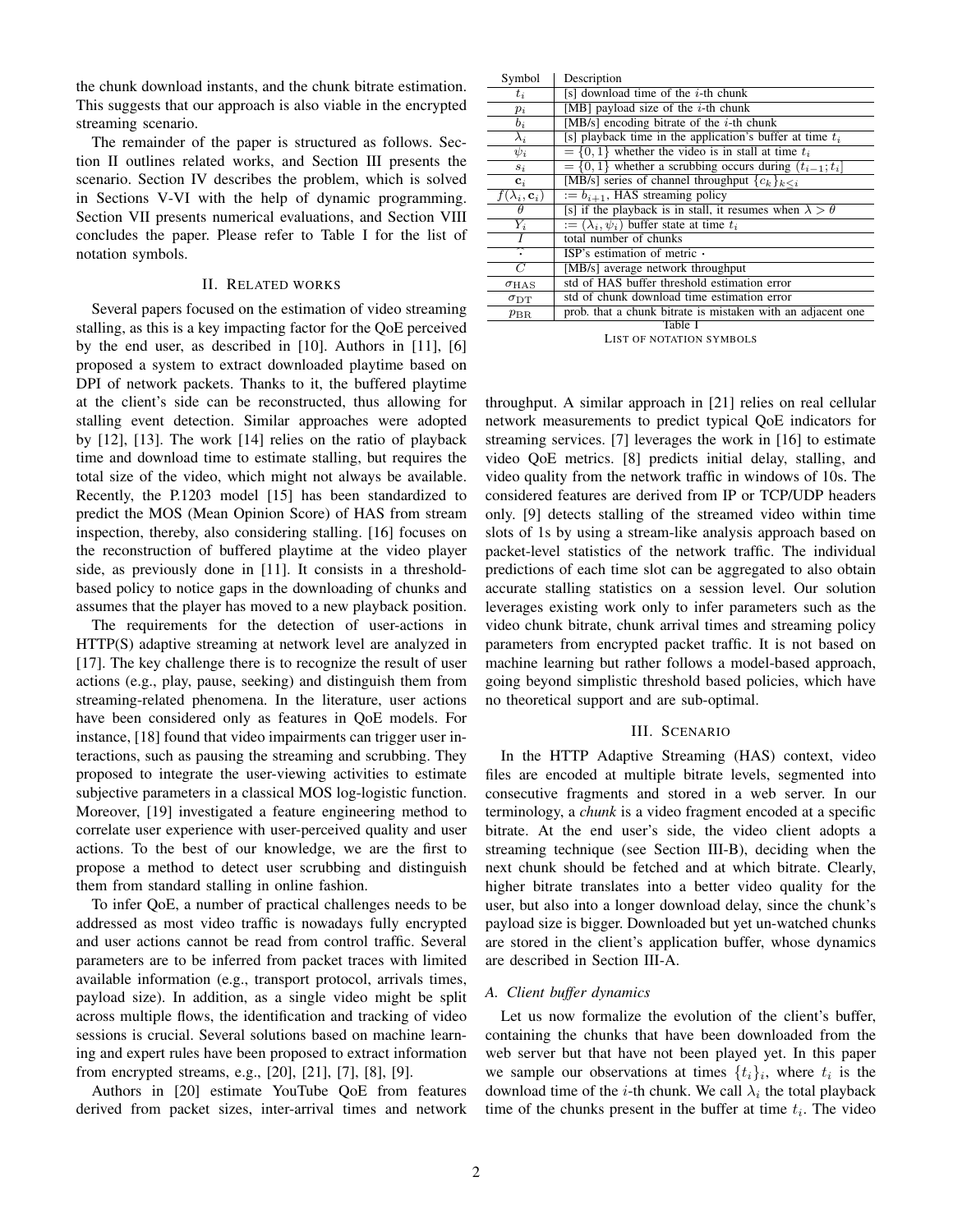

Figure 1. Buffer dynamics with scrubbing and stall events. We can already notice that a simple threshold policy on the chunk bitrate layer does not suffice to detect and classify stall events.

playback follows a hysteresis process: it *stalls* whenever the buffer empties, i.e.,  $\lambda = 0$ , and it resumes when  $\lambda$  exceeds a threshold value  $\theta$ , that is application-specific. We use the binary variable  $\psi_i = \{0, 1\}$  to denote whether  $(\psi_i = 1)$  the playback is in stall mode or else ( $\psi_i = 0$ ) the video is being regularly played at time  $t_i$ .

At any time, the user can drag the playback cursor ahead or backwards, to seek for a specific scene of interest. We call this user action *scrubbing*. We assume that whenever this happens, the video buffer empties completely, since the requested is not yet or no longer present in the application's buffer. We call  $s_i = \{0, 1\}$  the binary variable that denotes whether  $(s_i = 1)$ at least a scrubbing occurs during interval  $(t_{i-1}; t_i]$ .

We describe the *state* of the buffer at the chunk download time  $t_i$  as the pair  $(\lambda_i, \psi_i)$ , denoting the playback length of the application's buffer and whether the playback is stalled at time  $t_i$ . At time 0, the buffer is empty and the playback is in stall, i.e.,  $(\lambda_0 = 0, \psi_0 = 1)$ . Then, the buffer state evolves according to the recursive law:

$$
(\lambda_i, \psi_i) = \Omega_i^{(s_i)} (\lambda_{i-1}, \psi_{i-1}, b_i, p_i, t_i - t_{i-1}, \theta)
$$
 (1)

where  $p_i$  and  $b_i$  are the payload size and the encoding bitrate of the *i*-th chunk, respectively, and the law  $\Omega_i^{(s_i)}$  is defined as follows (see, e.g., [11] for a validation of the model):

$$
\lambda_i = (1 - s_i) \left[ \max \left( \lambda_{i-1} - (1 - \psi_{i-1})(t_i - t_{i-1}), 0 \right) + \frac{p_i}{b_i} \right]
$$
  

$$
\psi_i = \begin{cases} 1 & \text{if } (\psi_{i-1} = 1 \vee \lambda_i = \frac{p_i}{b_i}) \wedge \lambda_i < \theta \\ 0 & \text{else.} \end{cases}
$$
 (2)

In other words, upon the download of the  $i$ -th chunk, if the video is not in stall ( $\psi_{i-1} = 0$ ) then the buffered playback time  $\lambda_i$  decreases by the time interval  $(t_i - t_{i-1})$  elapsed since the last chunk download event. Also,  $\lambda_i$  increases by the playback time  $\frac{p_i}{b_i}$  of the chunk just downloaded. Clearly,  $\lambda$  must be ensured to be non-negative; on the other hand, we remark that we do not need to upper bound  $\lambda$  (even if the buffer has finite length) since the process is driven by the successful download time of the chunks, that are hence ensured to fit in the buffer.

## *B. Client HAS streaming policy*

The HAS application at the client's side implements a streaming policy that decides when the next chunk should be requested and at which encoding bitrate. We here assume for simplicity that a new chunk is requested as soon as the download of the previous chunk is terminated. Hence, we can describe the HAS policy as a function  $f$  that maps the current buffer length  $\lambda_i$  and the network throughput historic samples  $c_i = \{c_k\}_{k \leq i}$  into the bitrate  $b_{i+1}$  of the next chunk to be downloaded, i.e.,

$$
b_{i+1} = f((1 - s_{i+1})\lambda_i, \mathbf{c}_i).
$$
 (3)

Typically, the channel history  $c_i$  is used to predict the future channel evolution. The range of possible adaptive streaming policies is vast, but they can can be categorized into three classes: *buffer*-based, *rate*-based, or *buffer-rate*-based, depending on whether  $f(.)$  is a function of the buffer occupation  $\lambda$  only, of the channel measurements c only, or of both, respectively. In this paper we assume that the HAS policy is either *buffer*- or *buffer-rate*-based, since we need exploit the correlation between the chunks' bitrate and the buffer state.

For a pictorial intuition, in Fig. 1 we illustrate the buffer dynamics and the corresponding downloaded chunk bitrate layer in the presence of two scrubbing events.

#### *C. Available measurements for an ISP in practice*

In an operational scenario, the ISP only observes the packets associated to the streaming session between the video client and the web server. In the ideal case, the ISP would know when the session starts (at time 0, by convention) and, for each chunk  $i = 1, \ldots, I$ , would measure its download time  $t_i$ , its payload size  $p_i$ , and obtain the corresponding bitrate  $b_i$  through content inspection. As such, the ISP could easily compute the playback duration of chunk i as the ratio  $p_i/b_i$ .

In practice, when the streaming session is encrypted, the ISP has first to detect and reconstruct the chunks from the sequence of monitored packets [7]. In addition, packets are normally intercepted on-the-fly within the network, hence potentially still far from the client destination [7]. These two facts imply that the *measured* chunk download times  $\{\hat{t}_i\}$  do not coincide with the true ones  $\{t_i\}_i$ . Last but not least, chunks' bitrate  ${b_i}_i$  is not directly accessible via packet inspection due to encryption, and it has to be estimated as  $\{b_i\}_i$ , for example by modeling the specific streaming content [7] or by relying on statistical learning approaches [7].

Ideally, the ISP is fully aware of the client's HAS policy  $f(.)$  and the playback resume threshold  $\theta$ . In practice, the ISP may be informed about the kind of streaming technique used by the client (e.g., whether it is buffer-, rate-, or buffer-rate based) but it can only estimate the actual shape of the HAS function  $f(.)$ , denoted by  $f(.)$ , and the threshold  $\theta$ .

### IV. PROBLEM FORMULATION

In this paper we tackle the issue faced by an ISP aiming at detecting the stall events, possibly as soon as they occur,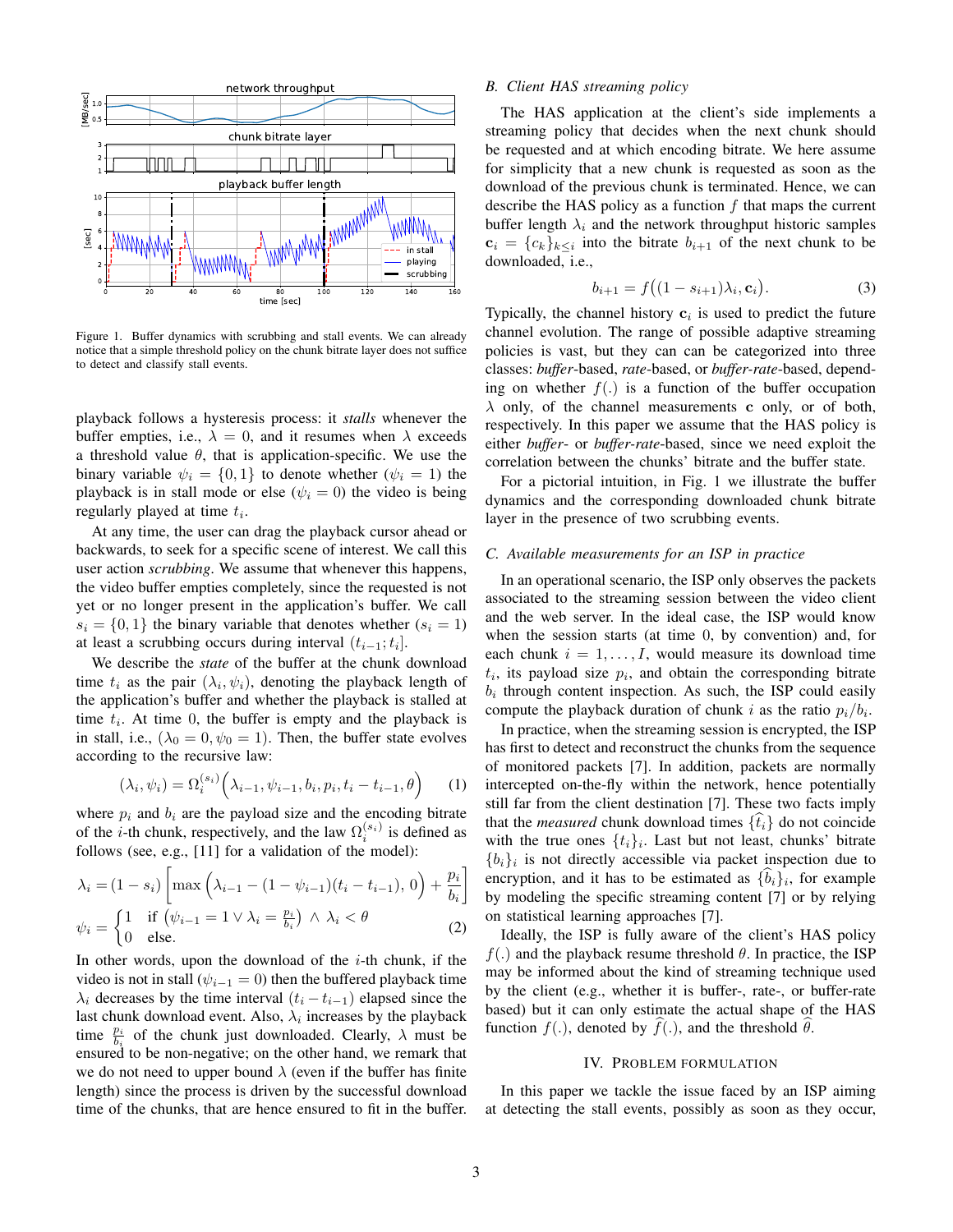and at classifying them into those of type I (caused by poor channel conditions) and of type II (due to user scrubbing).

We consider the practical scenario depicted in Section III-C, where due to non-ideal probing and encrypted traffic we can only estimate the parameters  $t, b, f, \theta$  as  $\dot{t}, b, f, \theta$ , respectively.

Our main idea is to infer the user's scrubbing behavior and the video stalls by computing the buffer length sequence and the scrubbing events that generate an array of chunks' bitrate being as "close" as possible to the estimated one  $\{b_i\}_i$  in terms of Euclidean distance. More formally, we aim to solve the following Least Squares (LS) problem:

$$
\min_{\lambda,\psi,s} \sum_{i=1}^{I} \left[ \widehat{b}_{i} - \widehat{f}((1-s_{i})\lambda_{i-1}, \mathbf{c}_{i-1}) \right]^{2}
$$
\n
$$
\text{s.t. } (\lambda_{i}, \psi_{i}) = \Omega_{i}^{(s_{i})} \left( \lambda_{i-1}, \psi_{i-1}, \widehat{b}_{i}, p_{i}, \widehat{t}_{i} - \widehat{t}_{i-1}, \widehat{\theta} \right)
$$
\n
$$
\lambda_{0} = 0, \quad \psi_{0} = 1,
$$
\n
$$
(LS)
$$

where the unknowns are  $\lambda$ , describing the buffer length dynamics,  $\psi$  and s, denoting the presence of a stall (type I *or* II) and of a scrubbing (type II stalls), respectively. The recursive buffer law  $\Omega$  is defined as in (2). Once computed the optimal values of  $\lambda$ ,  $\psi$ , s, the ISP can distinguish between type I and II stalls by simply comparing the scrubbing vector s and the instants i at which the buffer empties, i.e.,  $\lambda_i = 0$ .

Hidden Markov Model (HMM) interpretation: In order to justify and provide further intuitions to our (LS) problem formulation for stall and scrubbing detection, we now give an interpretation that is founded on the theory of Hidden Markov Models. To this aim, let us first assume that the ISP can access the true measurements of  $t, b, f, \theta$ . Under the hypothesis that the user scrubbing behavior described by  $\{s_i\}_i$ is independent across time indexes  $i$ , the process evolving over the state pairs of the form  $(\lambda_i, \psi_i)$  is also Markovian. This fact stems directly from the buffer dynamics law defined in (LS). Also, if we define by  $\pi_{i+1}$  the probability that  $s_{i+1} = 1$ , then the state  $(\lambda_i, \psi_i, s_i)$  transitions to state  $\Omega_{i+1}^{(s_{i+1})}(\lambda_i, \psi_i, \cdot)$ with probability  $\pi_{i+1}$ . In the HMM jargon, the tuples  $\{\Omega_i^{(s_i)}\}_i$ define the *hidden* Markov model of the system at hand, depending on the unknown scrubbing vector s. On the other hand, one can observe the chunks' bitrate succession  $b$  which is a known function  $f(.)$  of the current state. We remark that the observed variable  $\{b_i\}_i$  is *not* a Markov process *per se*.

Our task is to reconstruct the most likely succession of hidden states given the observed bitrate sequence. This can be equivalently formulated (see [22]) as the minimization of the Euclidean distance between the observations and the one produced by a guess of the hidden state succession, plus a regularization term depending on the scrubbing probability  $\pi$ :

$$
\min_{\lambda,\psi,s}\ \sum_{i=1}^I\left[b_i-f\big((1-s_i)\lambda_{i-1},\mathbf{c}_{i-1}\big)\right]^2+\mu\log\left(\frac{1-\pi_i}{\pi_i}\right).
$$

Since we do not have any *a priori* knowledge on the presence of scrubbing at a certain time instant, then we let  $\pi_i = 0.5$ , which brings us to our original formulation in (LS). The only

difference in our case resides in the fact that in (LS) we replace the true values t, b, f,  $\theta$  with the estimated ones t, b, f,  $\theta$ .

## V. SOLVING (LS) VIA DYNAMIC PROGRAMMING

In this section we present a dynamic programming approach to solve our main least squares problem (LS) in *polynomial* time and, remarkably, in an *online* fashion, as new chunks are observed. Following our HMM interpretation of the problem (LS) given in Section IV, we let the buffer length / stall pair  $(\lambda_i, \psi_i) := Y_i$  play the role of the *state* of the system at time  $t_i$ . In a control-theoretic jargon, we think of the scrubbing vector s as the *control variable*, that drives the state of the system as close as possible to the observed one.

In order to explain our dynamic programming approach, let us now suppose that the system is in state  $Y_{i-1} = (\lambda_{i-1}, \psi_{i-1})$ at time  $t_{i-1}$ . If the control variable  $s_i = 1$ , then the buffer empties and the playback stalls, hence at the next step  $t_i$ we have  $Y_i = (0, 1)$ . Otherwise, if  $s_i = 0$  then the buffer state evolves by the law  $Y_i = \Omega^{(0)}(Y_{i-1}, b_i)$ . Thus, we can attach an additive cost  $\delta^{(s_i)}$  to the transition  $Y_{i-1} \stackrel{s_i}{\rightarrow} Y_i$ controlled by the scrubbing variable  $s_i$ , and defined as the squared difference between the current estimated chunk bitrate and the one produced by the current plausible state:

$$
Y_{i-1} \xrightarrow{s_i} Y_i = \Omega^{(s_i)}(Y_{i-1}, \dots), \text{ with additive cost:}
$$

$$
\delta^{(s_i)}(Y_{i-1}, Y_i) = |\hat{b}_i - f((1 - s_i)\lambda_{i-1}, \mathbf{c}_{i-1})|^2.
$$
 (4)

Our problem then becomes a min-cost path one, that requires to compute the discrete (buffer) state and (scrubbing) control succession with minimal cost. To this aim, we resort to the celebrated Bellman's principle [23]. Let us first define  $\delta^*(Y_i)$  as the minimum total cost to reach state  $Y_i$  from the initial state  $Y_0 = (0, 1)$ . Naturally, we let  $\delta^*(Y_0) := 0$ . Then, the Bellman equation defines  $\delta^*(Y_i)$  by induction as the minimum cost to reach  $Y_i$  from any potential previous state  $Y_{i-1}$  and for both choices of the variable  $s_i = \{0, 1\}$ :

$$
\delta^*(Y_i) = \min_{\substack{Y_{i-1} \in X_{i-1}, s_i \in \{0, 1\}: \\ Y_i = \Omega_i^{(s_i)}(Y_{i-1})}} \delta^*(Y_{i-1}) + \delta^{(s_i)}(Y_{i-1}, Y_i),
$$
\n
$$
(5)
$$

where  $X_i$  is the set of *reachable* states at time step  $t_i$  for a certain choice of the control variables  $s_1, \ldots, s_i$ .

In order to actually solve the Bellman equation (5) we use a forward induction technique and we find the minimum cost  $\delta^*(Y_i)$  for successive values of the chunk index  $i = 1, \ldots, I$ . Then, we compute the optimal final state  $Y_I^*$  as:

$$
Y_I^* = \underset{Y_I \in X_I}{\text{arg min}} \ \delta^*(Y_I) \tag{6}
$$

and we retrieve the optimal buffer state and scrubbing vector in backward fashion starting from  $Y_I^*$ . We provide the details of the forward-induction procedure in Algorithm 1.

Complexity: Classically, dynamic programming techniques suffer from the curse of dimensionality [23] which denotes the exponential growth of the state space as size of the input (in our case, the number of time intervals  $I$ ) increases. On the one hand, in our model there exist  $2<sup>I</sup>$  possible paths from the initial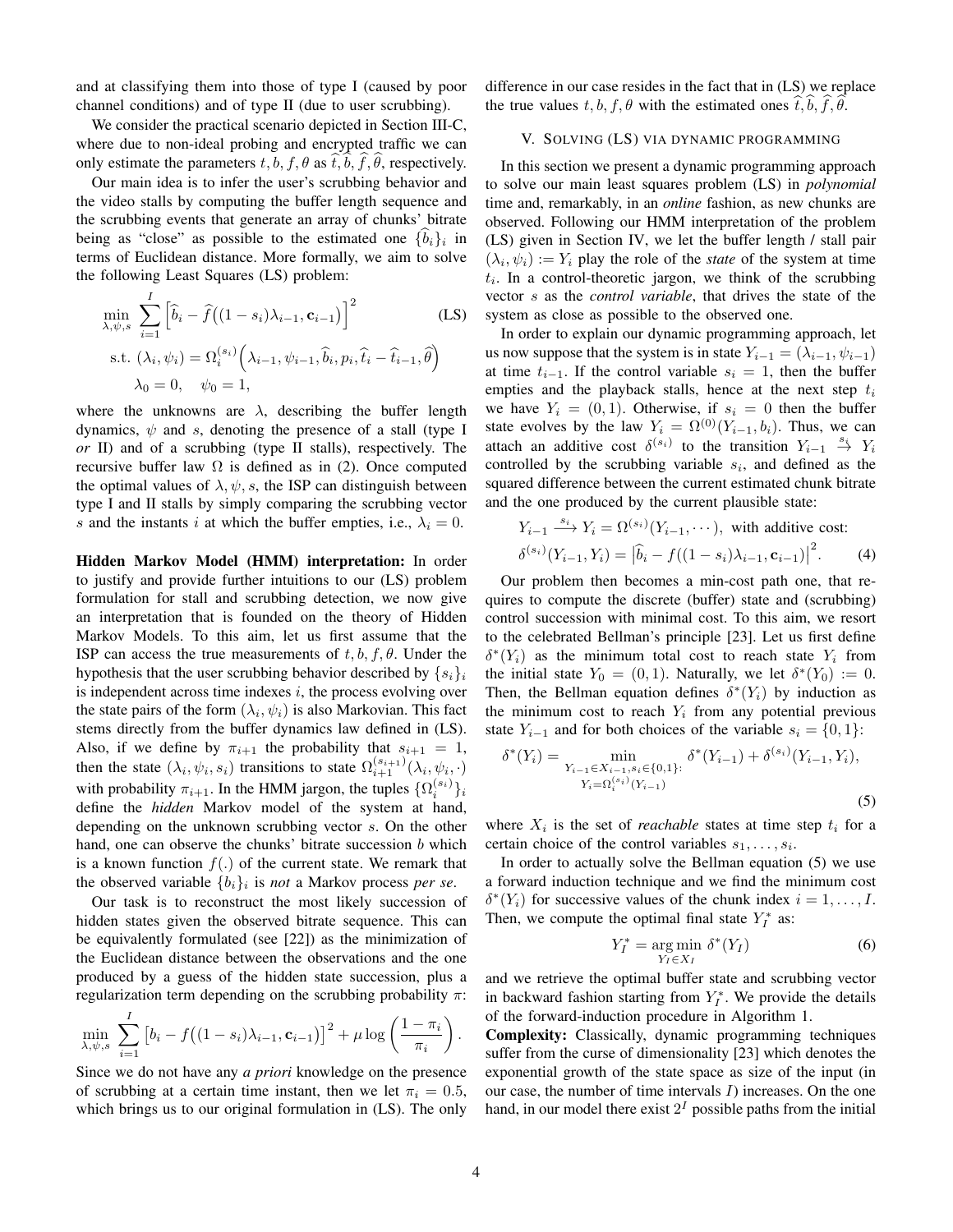## Algorithm 1: Least Squares (LS) Algorithm

1 Set 
$$
Y_0 = (\lambda_0, \psi_0) := (0, 1), \delta^*(Y_0) := 0, X_0 := \{Y_0\};
$$
  
for  $i = 1, ..., I$  do

2 | Generate all reachable states 
$$
X_i
$$
 at time  $t_i$ :

$$
X_i = \{ Y_i = \Omega_i^{(s_i)}(Y_{i-1}), \ \forall \, Y_{i-1} \in X_{i-1}, \ s_i = 0, 1 \}.
$$

- 3 Compute the minimum cost  $\delta^*(Y_i)$  by solving the Bellman equation (5), for all  $Y_i \in X_i$ .
- Compute the predecessor  $(Y_{i-1}, s_i) = \text{pred}(Y_i)$  as the arg min of Equation (5), for all  $Y_i \in X_i$ .
- 5 Compute the optimal final state  $Y_I^*$  as in (6).
- 6 Retrieve the optimal buffer dynamics and scrubbing times in backward fashion:
- 7 for  $j = 1, \ldots, I$  do
- 8 | Compute  $(Y_{I-j}^*, s_{I-j}^*) = \text{pred}(Y_{I-j+1}^*)$
- **9 return** the Least Squares scrubbing vector  $s_i^*$  and buffer state  $Y_i^* := (\lambda_i^*, \psi_i^*)$  for all  $i = 1, ..., I$

state  $Y_0$  to the final stage  $i = I$  on the state transition graph defined by Equation (4), which correspond to all the binary scrubbing vector combinations. On the other hand, Bellman's equation (5) allows us to prune at least half of the possible paths generated at each step  $i$ . This implies that the maximum number of feasible states  $|X_i|$  is at most  $i+1$  and that the overall complexity is quadratic in the number of steps I.

Lemma 1. *Algorithm 1 solves exactly the Least Squares* problem (LS) with complexity  $\mathcal{O}(I^2)$ .

*Proof.* The optimality of Algorithm 1 has already been shown via the Bellman principle in (5). To prove its complexity, we first observe that, according to the buffer dynamics rule  $\Omega^{(s_i)}$  described in (2), the control  $s_i = 1$  forces all states of the kind  $Y_{i-1} \in X_{i-1}$  to converge to the empty buffer state  $(\lambda_i = 0, \psi_i = 1) = \Omega_i^{(1)}(Y_{i-1}, b_i)$ . Then, such state has at least  $|X_{i-1}|$  potential predecessors, and only one is chosen via Bellman equation (5) with complexity linear in  $|X_{i-1}|$ . All other states  $Y_i \in X_i$  have only one possible predecessor. It stems that  $i$ ) the total complexity of Algorithm 1 at step  $i$ is linear in  $|X_{i-1}|$ . Next, we notice the set of feasible states  $X_i$  is a function of the previous states  $X_{i-1}$  as:

$$
X_i = \{ Y_i = \Omega^{(s_i=0)}(Y_{i-1}, b_i), \ \forall Y_{i-1} \in X_{i-1} \} \cup \{ (0, 1) \}.
$$

Therefore,  $|X_i| \le |X_{i-1}| + 1$  and thus *ii*)  $|X_i| \le i+1$ . Since there are I steps, the thesis directly follows from *i)*,*ii)*.  $\Box$ 

Online detection: It is crucial to observe that the LS detection can be performed in online fashion, to detect scrubbing and stall events as soon as they occur, by slightly modifying Algorithm 1. In fact, the induction procedure in steps 1-4 of Algorithm 1 only requires a *single* forward pass on the input data (i.e., the bitrate  $\overline{b}$ , the download times  $t$ , the chunk payload p and channel throughput c). Then, if one wishes to solve  $(LS)$  at each intermediary step  $t_i$ , it suffices to retrieve at each time  $t_i$  in backward fashion the LS buffer dynamics and scrubbing vector via the steps 6-8 of Algorithm 1. So, the only variation consists in plugging lines 5-8 into the main for loops. Since the complexity of backward retrieval is linear in the number of chunks  $i$  observed up to time  $t_i$ , and since this is carried out  $I$  times, it stems that the overall complexity of the online version of Algorithm 1 is still  $\mathcal{O}(I^2)$ .

Corollary 1. *The online version of Algorithm 1, computing the intermediary optimal solution from step* 1 *to each intermediary* step  $i = 1, \ldots, I$ , also has overall complexity  $\mathcal{O}(I^2)$ .

#### VI. CONSTRAINING THE NUMBER OF SCRUBBINGS

In this section we make the further assumption that the ISP is able to access some side information on the user's scrubbing behavior, and more specifically on the total number of scrubbing events  $\sum_{i=1}^{I} s_i$  being at most  $\overline{S}$ . Such information may be extracted by analyzing the statistical properties of observed features (i.e., bitrate and channel throughput) in an *a posteriori* fashion, after the whole streaming session dataset has been observed, as advocated in [17]. For this reason, we expect that the technique proposed in this section is not suitable for online stall detection purposes. We wish to exploit such side information to improve the accuracy of our approach and, more specifically, reduce the occurrence of false positive scrubbing detection of our approach.

Our next goal is then to solve the following Constrained Least Squares (CLS) problem:

Solve (LS) s.t. 
$$
\sum_{i=1}^{I} s_i \le \overline{S}.
$$
 (CLS)

Using the dynamic programming jargon and the notation introduced in the Section V, (CLS) requires to solve a min-cost path from the initial state  $Y_0$  to the final step  $i = I$ , under the the hard constraint that the control variable  $s_i$  can be set to 1 at most  $\overline{S}$  times. The constrained min-cost path problem is known to be NP-hard [24] for general graphs; in our special case, though, it can be solved in polynomial time by carefully adapting Algorithm 1 to the constrained case.

Solving (CLS) via Dynamic Programming: We now adapt the dynamic programming Algorithm 1 used to solve (LS) to solve the constrained problem (CLS) in polynomial time. For this purpose, we embed the number of scrubbing events  $S_i = \sum_{k=1}^{i} s_k$  accumulated up to the current step  $t_i$  in the definition of *state*  $Y_i'$  of the system, which then becomes the triple  $Y_i' = (\lambda_i, \psi_i, S_i)$ . The transition law between states now writes:

$$
Y'_{i-1} = (\lambda_{i-1}, \psi_{i-1}, S_{i-1}) \xrightarrow{s_i} Y_i = (\lambda_i, \psi_i, S_i)
$$
 (7)  
s.t.  $(\lambda_i, \psi_i) = \Omega^{(s_i)}(\lambda_{i-1}, \psi_{i-1})$   
 $S_i = S_{i-1} + s_i$ .

If  $S_i > \overline{S}$  then the transition does not exist since it violates the constraint. The cost  $\delta^{(s_i)}(Y'_{i-1}, Y'_i)$  associated to the state transition is defined exactly as in (4), as the number of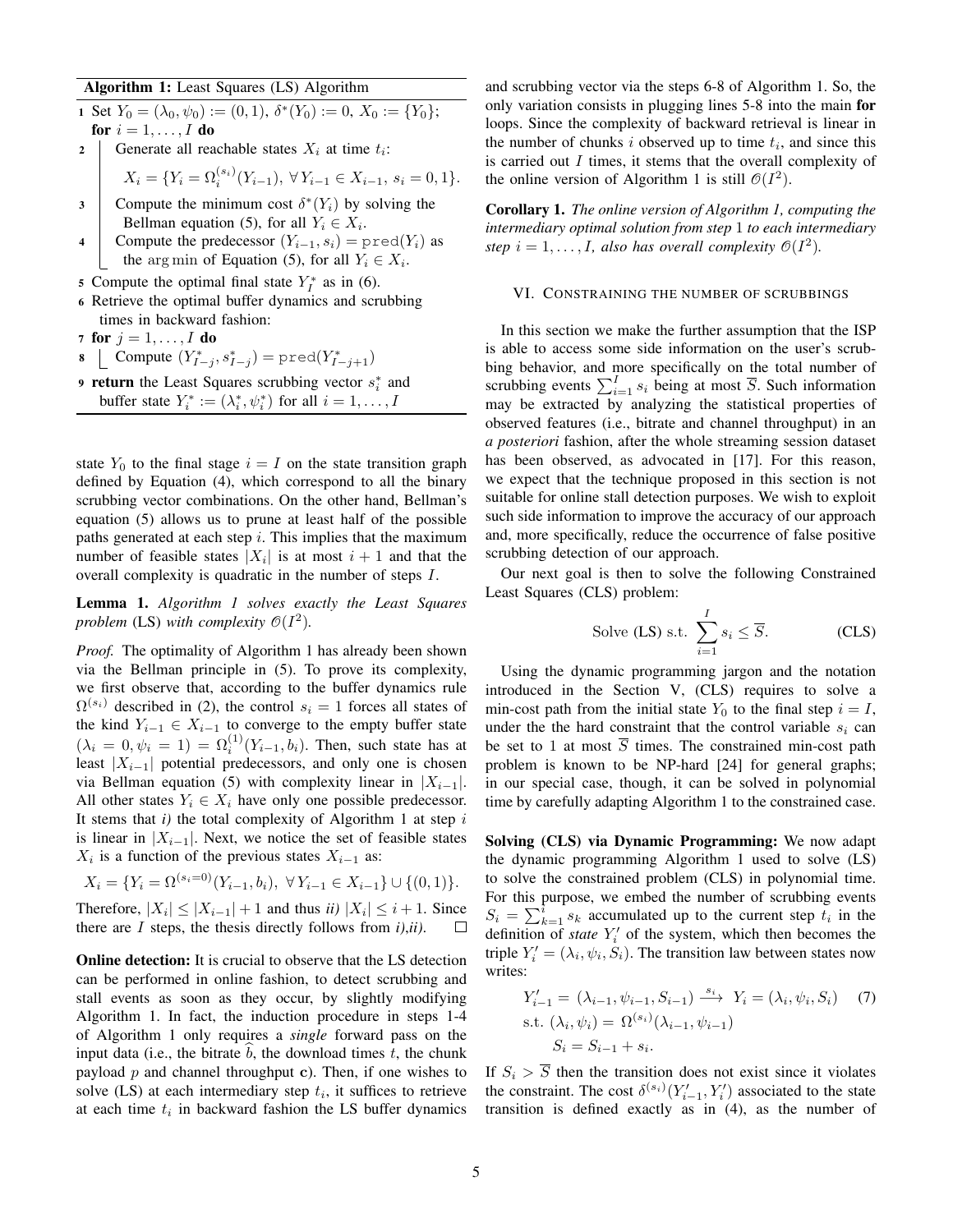accumulated scrubbings does not affect the objective function. The Bellman's equation underlying (CLS) then becomes:

$$
\delta^*(Y_i') = \min_{\substack{Y_i' \in X_{i-1}, s_i \in \{0, 1\}: \\ (\lambda_i, \psi_i) = \Omega_i^{(s_i)}(\lambda_{i-1}, \psi_{i-1}, \cdots)}} \delta^*(Y_{i-1}') + \delta^{(s_i)}(Y_{i-1}', Y_i') \quad (8)
$$
  

$$
\sum_{S_i = S_{i-1} + s_i \le \overline{S}}
$$

where the initial state is now  $Y'_0 = (\lambda_0 = 0, \psi_0 = 1, S_i =$ 0) with associated optimal cost  $\delta^* = 0$ . Bellman's equation (8) for (CLS) can be solved by using the forward induction procedure, similarly to what has been shown in Algorithm 1.

| Algorithm 2: Constrained Least Squares (CLS) Algo- |  |  |
|----------------------------------------------------|--|--|
| rithm                                              |  |  |
|                                                    |  |  |

1 Analogous to Algorithm 1 with two variants: the new state transition is defined as (7) and the new Bellman's equation is (8)

Due to the enlarged state space, the complexity of Algorithm 2 is higher than for Algorithm 1, but it is still polynomial in the input size, and more specifically quartic in the number  $I$ of downloaded chunks.

Lemma 2. *Algorithm 2 solves exactly the constrained Least Squares problem* (CLS) with complexity  $\mathcal{O}(I^4)$ .

*Proof.* Let  $X_i'$  be the set of reachable states at time step  $t_i$ . Let us split  $X_i'$  into two categories,  $X_i^{A'}$  and  $X_i^{B'}$ . We denote by  $X_i^{B'}$  the states having an empty buffer, i.e.,  $X_i^{B'} = X_i \cap$  $\{(0,1, S_i)\}_{S_1=1,\dots,\overline{S}}$ . Instead,  $X_i^{A'} = X_i \setminus X_i^{B'}$  is the set of states generated by the absence of scrubbing during the last interval  $(s<sub>i</sub> = 0)$ . In order to bound the number of states at step  $i$ , we then notice that the next two relations holds:

$$
|X_i^{A'}| \le |X_{i-1}^{A'}| + |X_{i-1}^{B'}| \tag{9}
$$

$$
|X_i^{B'}| \le \overline{S}, \quad \forall \, i = 1, \dots, I,\tag{10}
$$

where (9) follows from the fact that the set of possible predecessors of  $X_i^{B'}$  is a subset of  $X_{i-1}^{B'} \cup X_{i-1}^{A'}$ . Since at the boundary  $i = 0$  we have  $|X_0^{A'}| = 0$  and  $|X_0^{B'}| = 1$ , then we deduce from (10-9) that

$$
|X_i^{A'}| \le i\overline{S}.\tag{11}
$$

Next, we upper bound the complexity  $C(i)$  of iteration  $i$ of Algorithm 2. Since all states in  $X_i^{A'}$  have only one predecessor, they just need to be generated, in a time linear in  $X_i^{A'}$ . On the other hand, to find the optimal predecessor for each of the state  $Y_i' \in X_i^{B'}$  one needs to solve the Bellman equation (8), with linear complexity in the number of possible predecessors, being at most  $|X_{i-1}^{A'}| + 1$ . Therefore,

$$
C(i) \le X_i^{A'} + (|X_{i-1}^{A'}| + 1)|X_i^{B'}|
$$
  
\n
$$
\le i(\overline{S}^2 + \overline{S}) + \overline{S} - \overline{S}^2,
$$
\n(12)

where (12) stems from (11) and (10). Finally, we can bound the total complexity of the algorithm as  $\sum_{i=1}^{I} C(i) \in \mathcal{O}((\overline{S}^2 +$  $(\overline{S})I^2$ ). Finally, since  $\overline{S} \leq I$  we conclude that the overall complexity is  $\mathcal{O}(I^4)$ , which proves the thesis. П



Figure 2. LS Algorithm 1 robustness against estimation error on download times. HAS policy threshold estimation error std  $\sigma_{\rm HAS}=0.1$ , probability of chunk bitrate estimation error  $p_{BR} = 0.1$ .



Figure 3. LS Algorithm 1 robustness against estimation error on chunk bitrate. HAS policy threshold estimation error std  $\sigma_{\rm HAS}=0.1$ , chunk download time error std  $\sigma_{\rm DT} = 0.1$ .

#### VII. NUMERICAL EVALUATIONS

After presenting our stalling detection and classification algorithms and their complexity, we now turn to evaluating their performance via extensive numerical simulations. In particular, we focus on showing the robustness of our approaches with respect to the estimation error of three key factors, i.e., the chunk download time, the shape of HAS policy and the chunks' encoding bitrate.

Simulation settings: In order to test the performance of our algorithms, we generated synthetic data on a realistic HAS scenario that we now describe. We consider a threshold buffer-based HAS policy with playback resume threshold  $\theta = 5s$  and with three available chunk encoding bitrate levels. More specifically, when the buffer contains a playback time  $\leq$  10s (within (10s, 20s) and  $\geq$  20s, respectively) the HAS application fetches a chunk with encoding bitrate equal to 0.5MB/s (1MB/s and 3MB/s, respectively). The application buffer capacity is equivalent to 30 playback seconds. The network throughput  $c_i$  is generated via an ARIMA model with average value C MB/s. In each simulated streaming session the user scrubs the video 3 times at uniformly random times over a whole time horizon of 5 minutes. All measurement points are averages over 100 trials.

Robustness w.r.t. estimation errors: In Fig. 2-6 we evaluate the robustness of LS Algorithm 1 with respect to the estimation errors on chunk bitrate, HAS policy and chunk download time, for different values of the average network throughput. We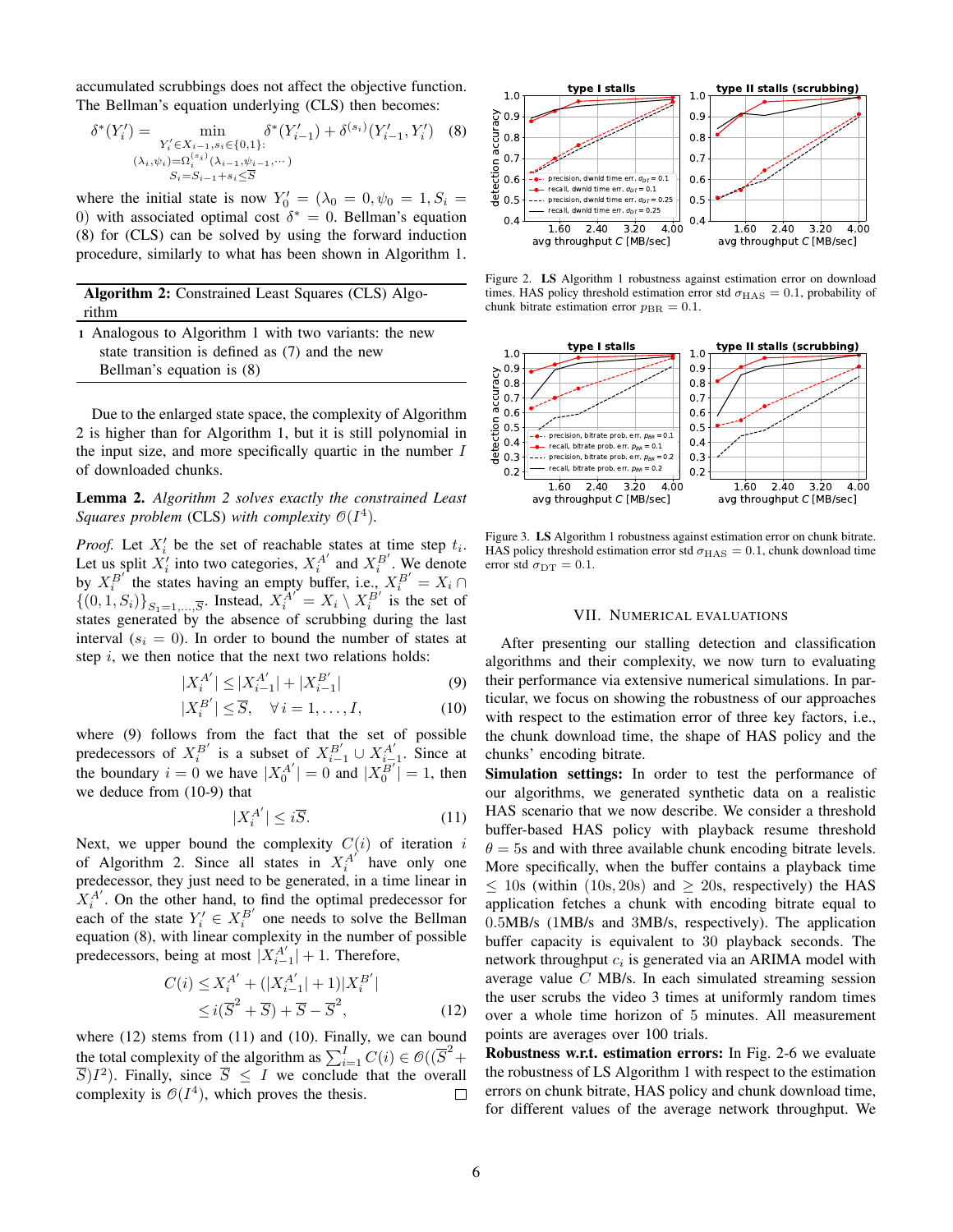

Figure 4. LS Algorithm 1 robustness against estimation error on HAS policy. Chunk download time error std  $\sigma_{DT} = 0.1$ , probability of chunk bitrate estimation error  $p_{\text{BR}} = 0.1$ .



Figure 5. LS Algorithm 1 robustness against estimation error on chunk bitrate. Chunk download time error std  $\sigma_{DT} = 0.1$ , HAS policy threshold estimation error std $\sigma_{\rm HAS}=0.1.$ 



Figure 6. LS Algorithm 1 robustness against estimation error on chunk bitrate and HAS policy. Chunk download time error std  $\sigma_{\text{DT}} = 0.1$ , average network throughput  $C = 4MB/s$ .



Figure 7. LS Algorithm 1 vs. CLS Algorithm 2 scrubbing detection performance. HAS policy threshold estimation error std  $\sigma_{\rm HAS}=0.1$ , chunk download time error std  $\sigma_{DT} = 0.1$ . Notice that CLS allows to limit the false positive occurrences.

measure the accuracy of type I and II stall detection in terms of precision and recall<sup>1</sup>. In our simulations, the stall detection is deemed correct if it falls at most 2 chunk download intervals away from the correct one.

Let us now describe how we emulate estimation errors. The chunk bitrate level  $b$  is mistaken with an adjacent level (i.e., layer  $1 \rightarrow 2$ , layer  $2 \rightarrow 1, 3$ , layer  $3 \rightarrow 1$ ) with a certain probability  $p_{\text{BR}}$ , independently of each other. The estimation error on HAS thresholds of the streaming policy is Gaussian with standard deviation equal to  $\sigma_{\text{HAS}}$  times the difference between two consecutive thresholds (in our case, 10s). Similarly, the estimated chunk download times are affected by an additive Gaussian *i.i.d.* error with standard deviation equal to  $\sigma_{\text{DT}}$  times the interval between consecutive download instants. This models the fact that packets are intercepted on-the-fly by a probe within the network, hence not at the application side. As shown in Fig. 2-6, the LS algorithm shows remarkable robustness with respect to chunk download time and HAS policy. Our method is more sensitive to the errors on chunk bitrate (see Fig. 5), which deteriorates the precision of stall and scrubbing detection. Such behavior is expected, since our least squares approach relies on chunk bitrate estimation to imitate the observed chunk bitrate succession with a plausible one, to finally infer the buffer evolution.

We also observe that the detection accuracy improves as the channel throughput  $C$  increases. Intuitively, with high values of C, the buffer fill up more quickly, which translates in higher chunk bitrate for any buffer- or buffer-rate based policy. In this case, stalls, which generally produce low bitrate observations, are thus more easily distinguishable for our method.

Increasing scrubbing precision via (CLS): As observed earlier on, although robust to estimation errors, the LS algorithm has tendency to overestimate the number of stall events in the presence of important errors on chunk bitrate estimation. This hence generates too many false positives which reflects into lower precision. By upper limiting the possible number of scrubbings  $S(= 5, 7)$  via CLS Algorithm 2, the scrubbing detection precision improves, as we can appreciate in Fig. 7. However, this comes with an increase of complexity, from  $\mathcal{O}(I^2)$  for (LS) to  $\mathcal{O}(I^4)$  for (CLS), as shown in Lemma 2.

**Online detection:** We demonstrate the capability of Algorithm 1 to solve the (LS) detection problem in online fashion, as outlined in Section V. As new chunks' bitrate are observed, LS Algorithm 1 is able to produce new estimates of the stall and scrubbing vectors, without the need of solving the whole optimization problem (LS) from scratch. In Fig. 8 we show the detection accuracy of ML algorithm as time goes by, with three scrubbing events at time 50s, 130s and 210s. Scrubbing can be indeed detected on-the-fly, with a small delay of a couple of seconds that is visible through the temporary drop in the scrubbing detection precision. The detection delay is due to a common feature of dynamic control problems: as the decision instant approaches the end of the time window, the

 $1$ precision  $=$   $\frac{\text{true positives}}{\text{true + false positives}}$ , recall  $=$   $\frac{\text{true positives}}{\text{true pos.} + \text{false neg}}$ .